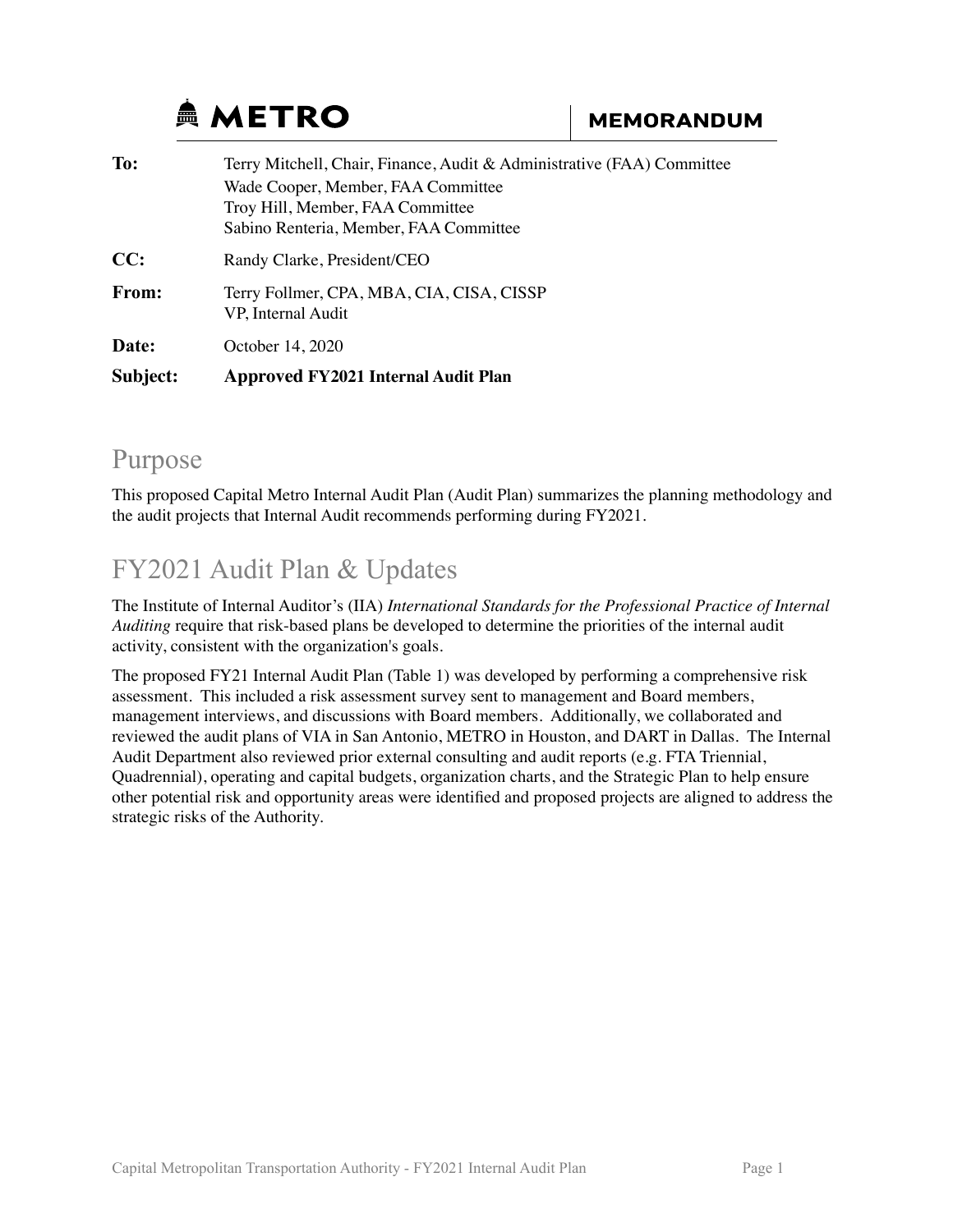Based upon the results of the risk assessment, the FY21 Plan has a stronger focus on the periodically required regulatory audits (e.g. Quadrennial, FTA Triennial, QAR). Additional areas of focus are IT security, Project Connect, and financial controls. The proposed plan includes three IT projects which includes the Annual Cybersecurity Review (i.e. IT Penetration and Vulnerability Assessment), NIST Cybersecurity Framework facilitated self-assessment, and an IT review of Rail Systems Security. On the financial side there is a project testing the SOX like controls over the Transit Store. Other projects to highlight from the FY21 Plan include the Quadrennial Review which is a state-mandated performance audit, the Quality Assessment Review of the Internal Audit Department that is required every three years, and the audit of the DBE Program. Internal Audit believes these focus areas together with the other projects in the proposed Audit Plan will appropriately address the risks identified.

The FY21 audit plan also includes a list of contingent projects (Table 2) that will serve as backup projects that will be performed if the original plan is running ahead of schedule or if some of the projects must be delayed or cancelled. Furthermore, the Audit Plan is meant to be a risk based flexible audit plan so as emerging risks arise or priorities change, the Internal Audit Department will bring these future project changes to management and the FAA Committee for approval.

### Internal Audit Project Staffing

Staffing for the FY21 Audit Plan will use a combination of internal and external resources to perform the projects. Historically the Internal Audit Department has completed approximately seven audit projects per year. The FY21 plan includes eleven assurance projects, four QC and compliance, and one advisory project, and Internal Audit believes these additional projects can be completed through better planning, scoping and coordination with management. The department is currently fully staffed with three full time auditors, and we continue to mature the UT Audit Intern program which started in 2018. This Fall semester we will have ten graduate Accounting students from UT's #1 ranked Masters of Professional Accounting program who will be assisting on three projects as part of their required Audit class. This is our fifth semester participating in this highly successful program, and we plan on continuing the Audit Intern program with a fresh class in the Spring. Each student in the intern program is providing up to 60 hours of project time for the semester as part of their Audit class at UT. Additionally, the Annual Cybersecurity Review (i.e. IT Penetration and Vulnerability Assessment), and an IT review of Rail Systems Security will be joint projects funded by the IT Department. We believe this mix of internal and external resources is sufficient to perform the projects listed in the FY2021 Audit Plan (see Table 1).

### Professional Requirements & Auditor Independence

The Internal Audit Department conducts our audits in conformance with Generally Accepted Government Auditing Standards promulgated by the Comptroller General of the United States and the IIA's International Standards for the Professional Practice of Internal Auditing and Code of Ethics. These standards require that we be independent from any entity or person that we audit or may audit and be objective when conducting such audits. Furthermore, IIA Standard 1110 requires that the CAE confirm to the board, at least annually, the organizational independence of the internal audit activity. Capital Metro Internal Audit is organizationally independent of management and, as such, remains objective when conducting audits, and our staff have no conflicts of interest with the proposed FY21 Audit Plan.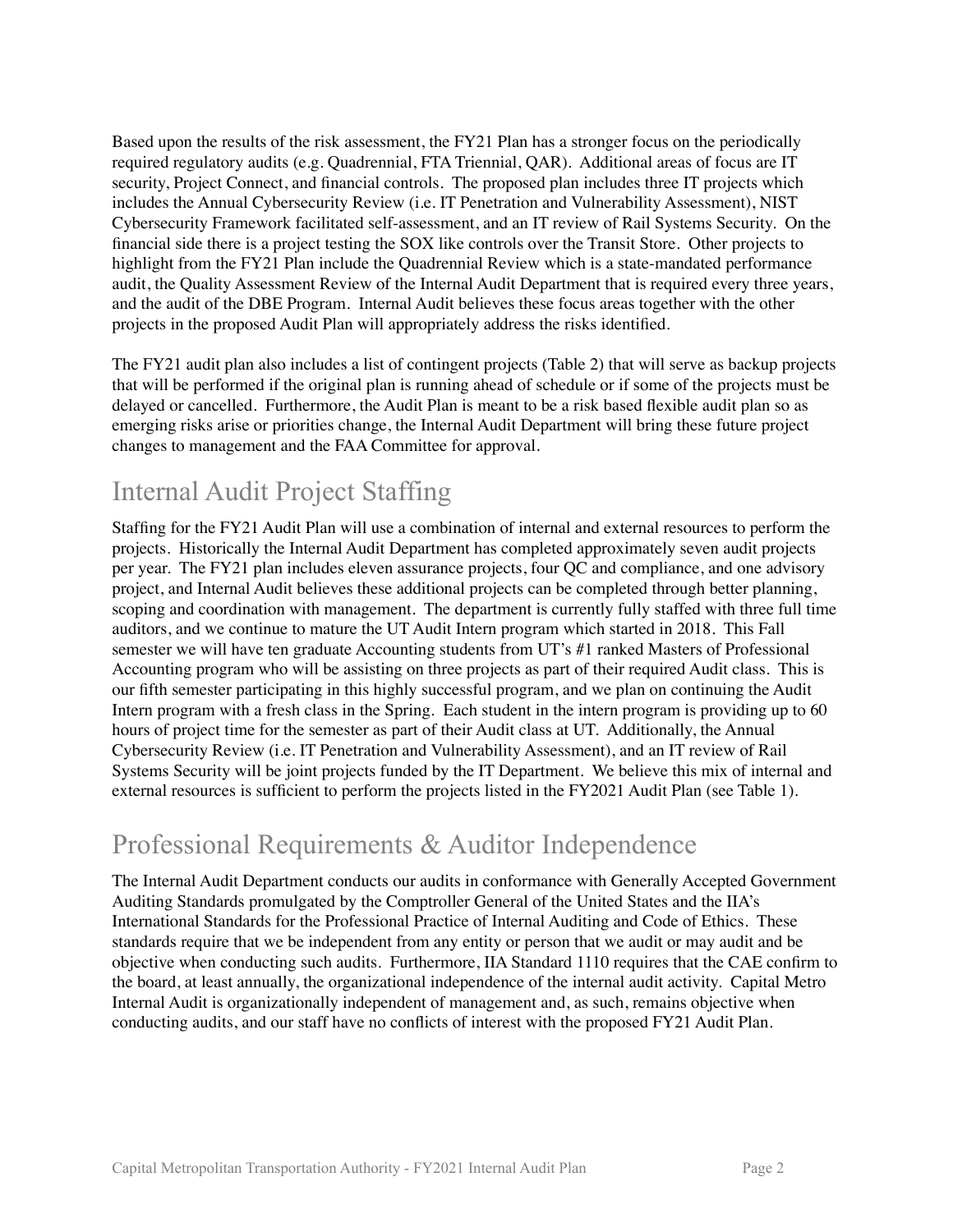|                | <b>Audit Project</b>                                                        | Risk Area                    | <b>Audit Type</b>                    | <b>Audit Objective &amp;</b><br><b>Scope</b>                                                                                                                                                                                                    | <b>Estimated</b><br><b>Hours</b> |
|----------------|-----------------------------------------------------------------------------|------------------------------|--------------------------------------|-------------------------------------------------------------------------------------------------------------------------------------------------------------------------------------------------------------------------------------------------|----------------------------------|
| $\mathbf{1}$   | Semiannual<br>Implementation<br><b>Status Updates</b><br>- November<br>2020 | Compliance                   | Assurance                            | Monitor and report on<br>implementation status of<br>previously agreed-upon<br>corrective action plans<br>(CAPs). Status updates<br>are performed twice each<br>year (Spring and Fall.)                                                         | 160                              |
| $\overline{2}$ | Semiannual<br>Implementation<br><b>Status Updates</b><br>- May 2021         | Compliance                   | Assurance                            | Monitor and report on<br>implementation status of<br>previously agreed-upon<br>corrective action plans<br>(CAPs). Status updates<br>are performed twice each<br>year (Spring and Fall.)                                                         | 160                              |
| 3              | <b>FY2021 Risk</b><br>Assessment &<br>FY2022 Audit<br>Plan<br>Development   | Governance                   | Continuous<br>Improvement<br>& QC    | Develop the annual risk<br>based internal audit<br>services plan to identify<br>audit and non-audit<br>projects and effectively<br>allocate resources.<br>Update and align the plan<br>with changing<br>organizational risks/<br>opportunities. | 300                              |
| $\overline{4}$ | Quadrennial<br>Review                                                       | Strategic $\&$<br>Regulatory | Continuous<br>Improvement<br>$\&$ QC | State-Mandated<br>Performance Audit                                                                                                                                                                                                             | 400                              |

#### *TABLE 1 – FY2021 Audit Assurance & Advisory Projects*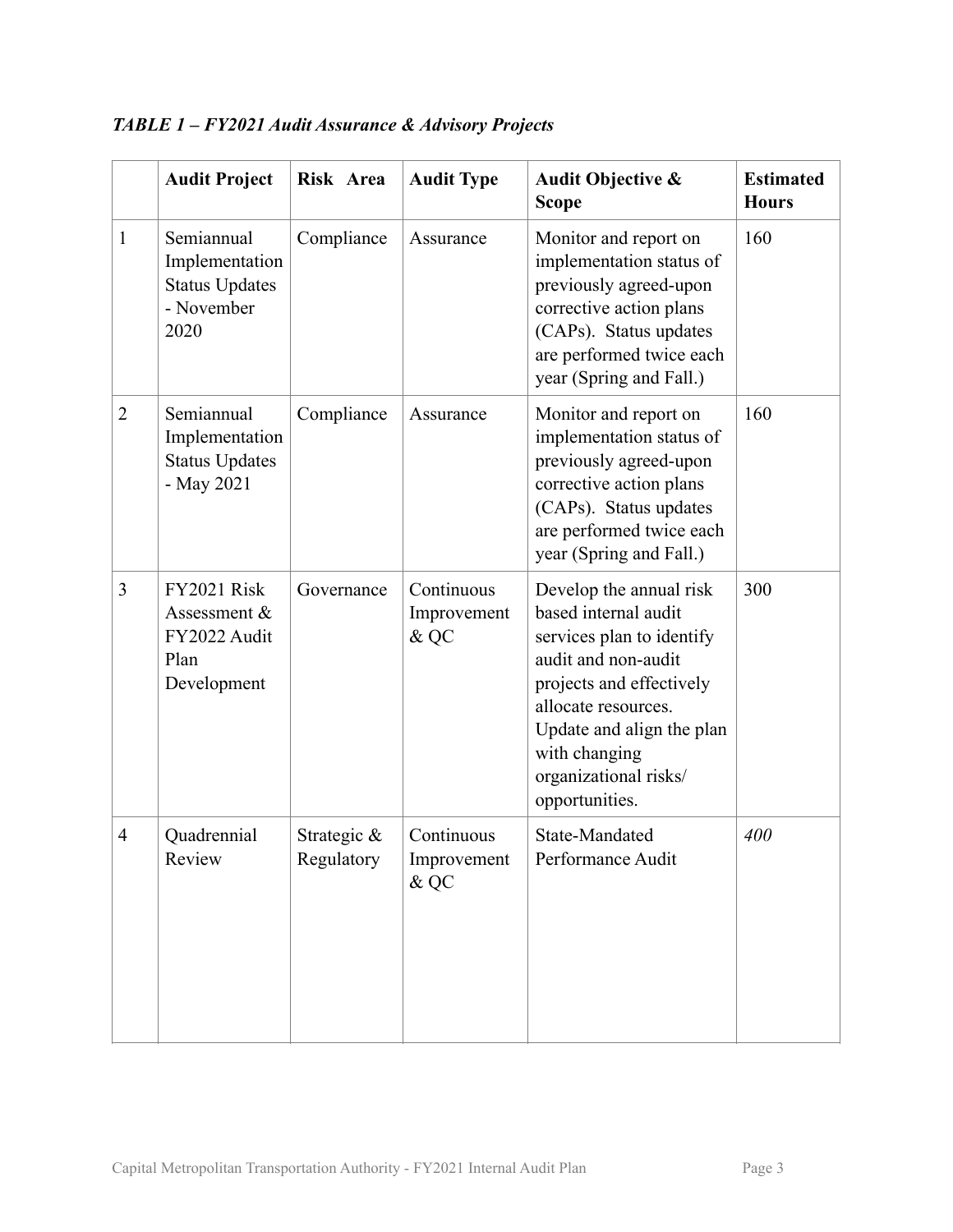| 5              | FTA Triennial<br>Review                                                                     | Strategic &<br>Regulatory         | Continuous<br>Improvement<br>& QC | FTA Mandated                                                                                                                                                                                                                                                       | 300 |
|----------------|---------------------------------------------------------------------------------------------|-----------------------------------|-----------------------------------|--------------------------------------------------------------------------------------------------------------------------------------------------------------------------------------------------------------------------------------------------------------------|-----|
| 6              | <b>QAR</b> (Quality<br>Assurance<br>Review) of<br><b>Internal Audit</b><br>practices        | Quality<br>Control &<br>Assurance | Continuous<br>Improvement<br>& QC | Complete FY2021<br>external Quality<br><b>Assurance Review:</b><br>GAGAS requires an<br>external peer review at<br>least once every 3 years.<br>The external review<br>normally due by October<br>31, 2020, has been<br>postponed by GAO/<br>ALGA due to COVID-19. | 260 |
| $\overline{7}$ | <b>SOX Like Key</b><br>Financial<br><b>Control Testing</b><br>(Transit Store)               | Financial                         | Assurance                         | We will ask CFO and<br>Controller for their<br>suggestions on areas to<br>review.                                                                                                                                                                                  | 240 |
| 8              | Project<br>Connect -<br>System<br>Controls &<br>Processes (e-<br>Builder)                   | Strategic &<br>Technology         | Advisory                          | Configuration and mgt of<br>e-Builder system. A<br>cloud based end-to-end<br><b>Project Management</b><br><b>Information Solution</b><br>(PMIS) delivering<br>outcomes from capital<br>planning and design<br>through commissioning.                               | 320 |
| 9              | PTC (Positive<br>Train Control) -<br>Expenditures &<br>Drawings -<br>Contract Close-<br>out | Strategic &<br>Regulatory         | Assurance                         | Review billings and<br>support for compliance<br>with contract terms and<br>conditions.                                                                                                                                                                            | 350 |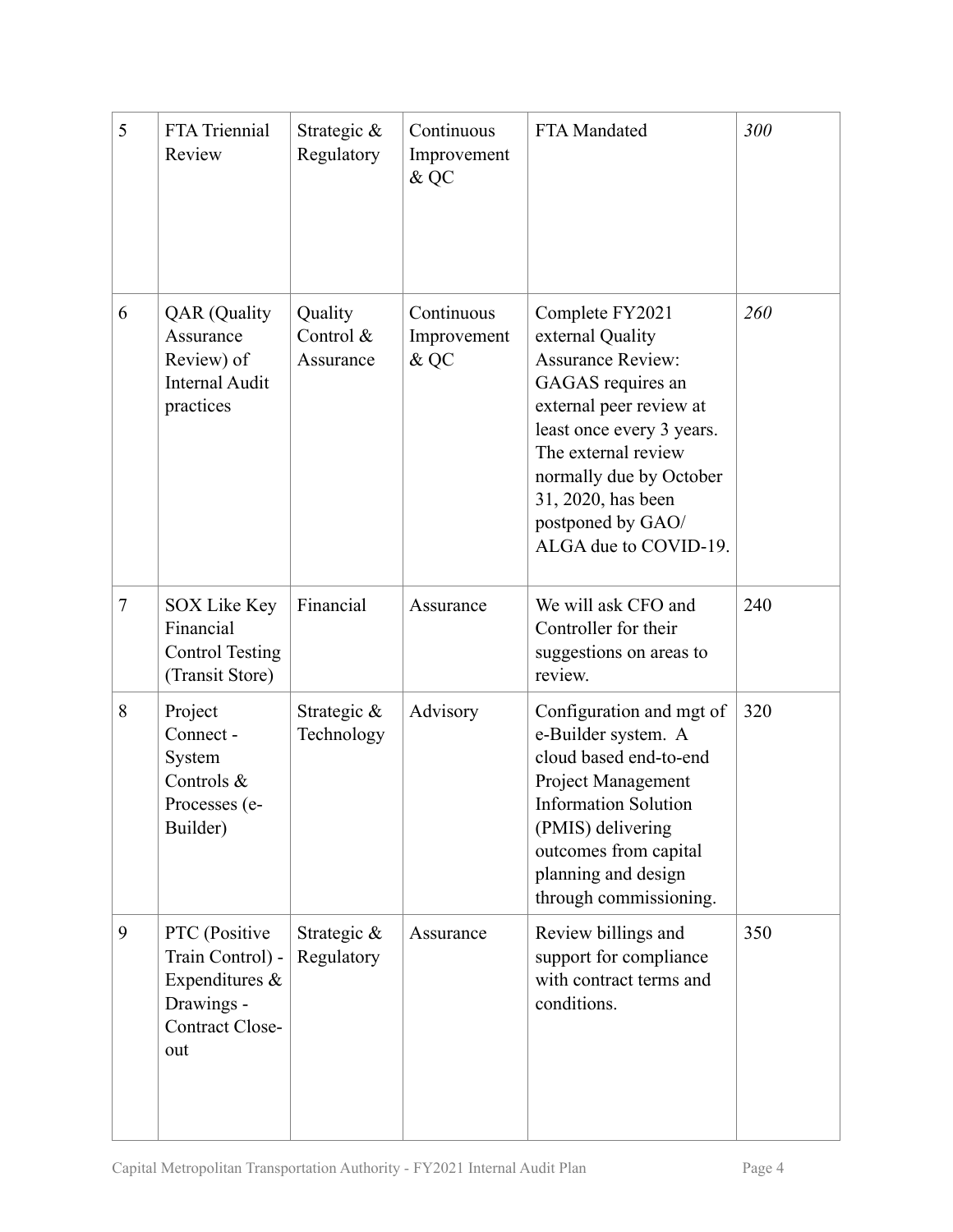| 10 | <b>DBE</b> Program                                                               | Strategic &<br>Regulatory | Assurance | Review controls after<br>DBE program updates are<br>implemented.                                                                                                                  | 240 |
|----|----------------------------------------------------------------------------------|---------------------------|-----------|-----------------------------------------------------------------------------------------------------------------------------------------------------------------------------------|-----|
| 11 | Annual<br>Cybersecurity<br>Review                                                | <b>IT Assurance</b>       | Assurance | Annual Cybersecurity<br>Assessment with<br>outsourced IT Penetration<br>& Vulnerability<br>Assessment                                                                             | 240 |
| 12 | Rail Systems<br>Security<br>(Railcomm,<br>PTC,<br>Signaling, etc.)               | <b>IT Assurance</b>       | Assurance | A holistic review system<br>resiliency with a focus on<br>key rail applications and<br>the interdependency.                                                                       | 300 |
| 13 | Saltillo<br>Development<br>Project                                               | Operations                | Assurance | <b>Review Saltillo contracts</b><br>and test compliance<br>including revenue sharing<br>agreements.                                                                               | 200 |
| 14 | Petty Cash                                                                       | Financial                 | Assurance | Periodic audit of Petty<br>Cash as required by<br>policy FIN-102.                                                                                                                 | 160 |
| 15 | <b>Payroll Process</b><br>- SOX Review                                           | Financial                 | Assurance | Review payroll controls<br>to ensure payments are<br>timely, accurate and<br>properly approved.                                                                                   | 200 |
| 16 | <b>NIST</b><br>Cybersecurity<br>Framework<br>(Facilitated<br>Self<br>Assessment) | <b>IT Assurance</b>       | Assurance | Review compliance with<br>the 108 recommended<br>controls covering best<br>practices, standards and<br>guidelines designed to<br>better manage and reduce<br>cybersecurity risks. | 200 |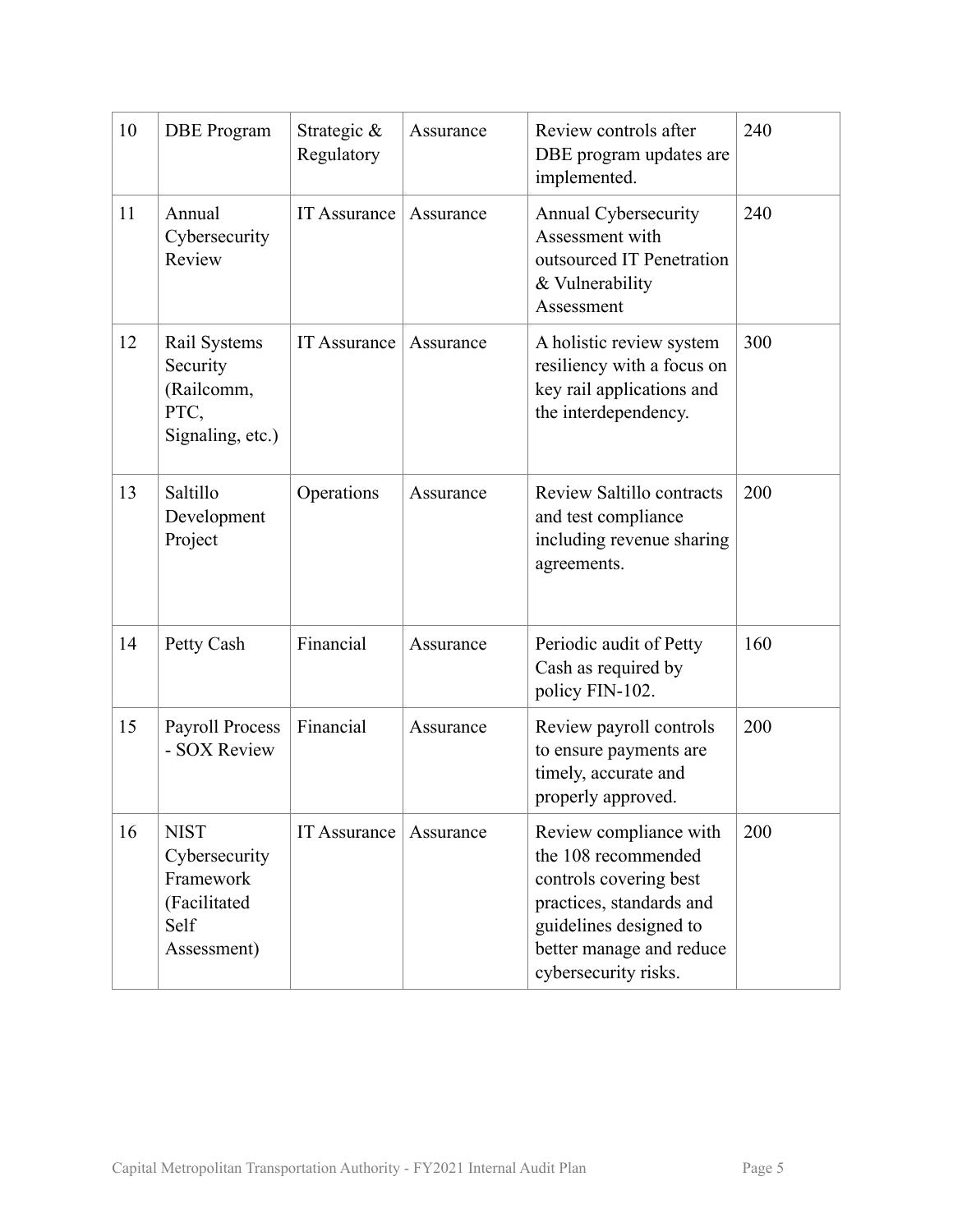| 17 | Community<br>Engagement $&$<br>Professional<br>Organization<br>Support                                                                                                                                        | Strategic | Continuous<br>Improvement<br>& QC | Internal special projects<br>including support of local<br>and industry professional<br>associations (ISACA,<br>IIA, APTA, ALGA,<br>Toastmaster, etc.),<br>responding to<br>professional exposure<br>drafts, internal training<br>and other internal quality<br>improvement<br>opportunities as needed.<br>UT Audit Intern Program<br>(Fall & Spring). | 240   |
|----|---------------------------------------------------------------------------------------------------------------------------------------------------------------------------------------------------------------|-----------|-----------------------------------|--------------------------------------------------------------------------------------------------------------------------------------------------------------------------------------------------------------------------------------------------------------------------------------------------------------------------------------------------------|-------|
| 18 | Management<br>Requests,<br>Consulting $&$<br>Special<br>Projects<br>1)<br>Advisor on<br>various<br>Committees;<br>2)<br>Investigations;<br>3) Emerging<br>Risks &<br>Special<br>Projects as<br>requested, etc | Multiple  | Advisory /<br>Consulting          | Internal auditing best<br>practices include<br>allocating an<br>undesignated contingency<br>for management requests<br>and other unanticipated<br>special projects.                                                                                                                                                                                    | 600   |
|    |                                                                                                                                                                                                               |           |                                   | <b>TOTAL ESTIMATED</b><br><b>HOURS</b>                                                                                                                                                                                                                                                                                                                 | 4,870 |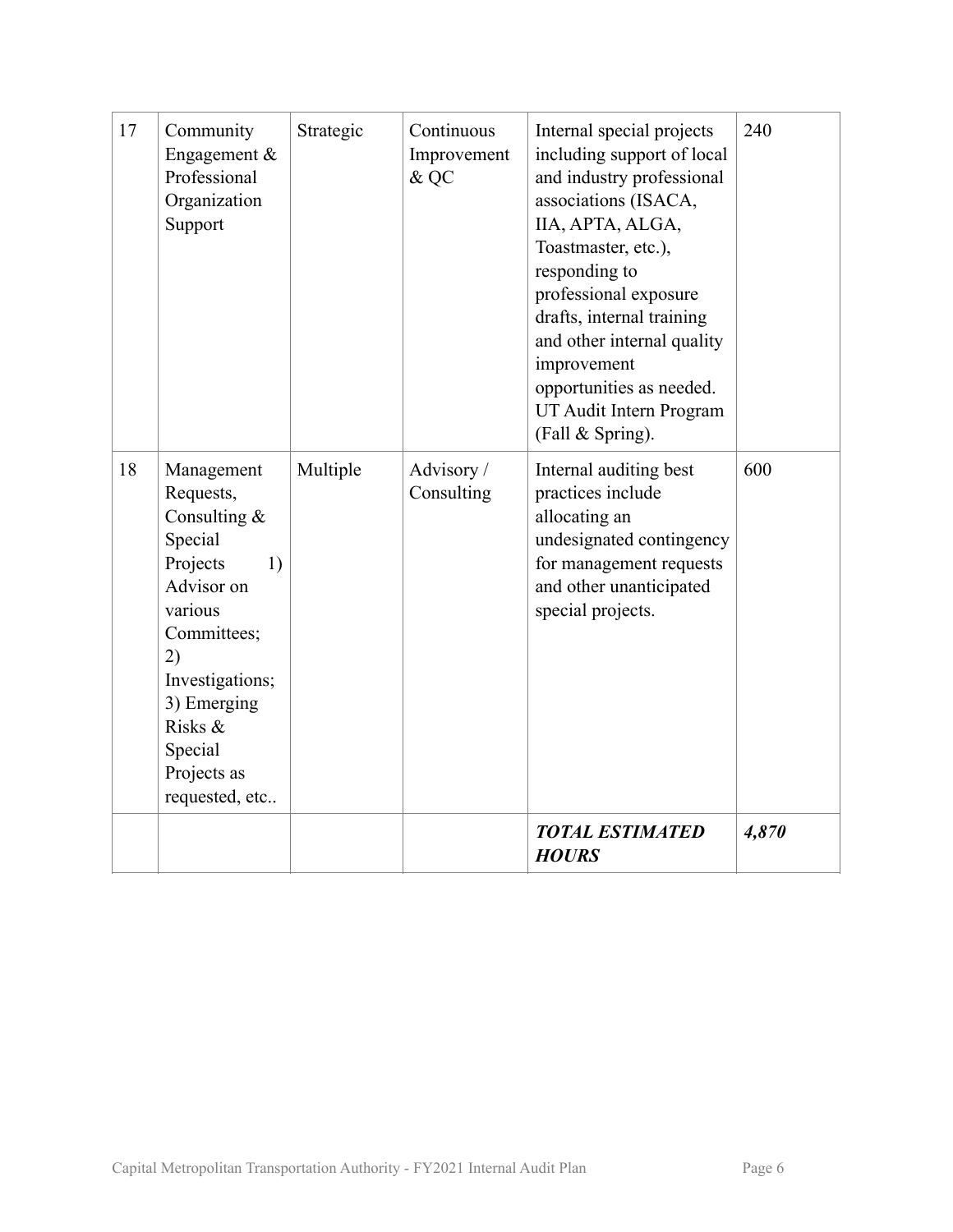|                | <b>Audit Project</b>                                                  | Risk Area                                    | <b>Audit</b><br><b>Type</b> | <b>Audit Objective &amp; Scope</b>                                                                                                                         | <b>Estimated</b><br><b>Hours</b> |
|----------------|-----------------------------------------------------------------------|----------------------------------------------|-----------------------------|------------------------------------------------------------------------------------------------------------------------------------------------------------|----------------------------------|
| $\mathbf{1}$   | Downtown<br>Station -<br>Closeout                                     | Quality<br>Control &<br>Assurance            | Assurance                   | Review contract compliance<br>related to deliverables and<br>payments, including final<br>payments and related close-<br>outs.                             | 300                              |
| $\overline{2}$ | Project<br>Connect -<br>Marketing &<br>Planning<br>Expenditures       | Strategic &<br>Regulatory                    | Assurance                   | Review Media Plan and related<br>contracts, audit invoices to<br>ensure contract and regulatory<br>compliance.                                             | 240                              |
| 3              | Infor System -<br>post go live<br>review                              | Strategic,<br>Operations,<br>IT<br>Assurance | Advisory                    | Ensure the completeness and<br>accuracy of the data that has<br>been loaded from Spear, and<br>review the capabilities and<br>implementation of the system | 300                              |
| $\overline{4}$ | Discounted<br>Pass Program                                            | Financial                                    | Assurance                   | Review the internal controls<br>related to the Discounted Pass<br>Program.                                                                                 | 240                              |
| 5              | Facilities<br>Maintenance -<br>Contract<br>Monitoring &<br>Compliance | Quality<br>Control &<br>Assurance            | Assurance                   | Quality control and contract<br>compliance with Facility<br>Maintenance service providers.                                                                 | 300                              |

#### *TABLE 2 – FY20 Contingency Audit Projects (To Be Used as Backups)*